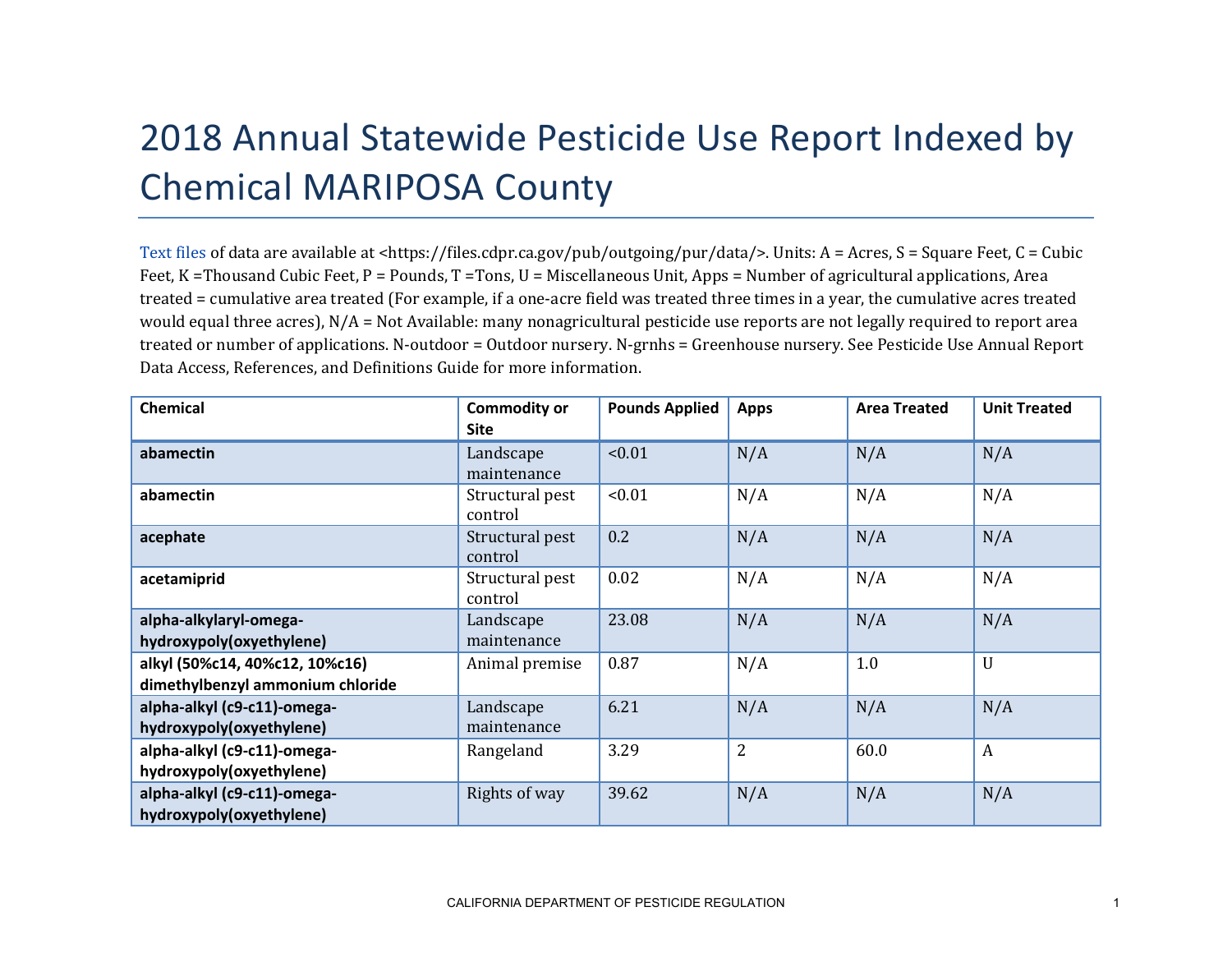| <b>Chemical</b>                                                                                         | <b>Commodity or</b><br><b>Site</b> | <b>Pounds Applied</b> | <b>Apps</b>    | <b>Area Treated</b> | <b>Unit Treated</b> |
|---------------------------------------------------------------------------------------------------------|------------------------------------|-----------------------|----------------|---------------------|---------------------|
| alpha-pinene beta-pinene copolymer                                                                      | Apple                              | 3.93                  | 6              | 23.0                | $\boldsymbol{A}$    |
| alpha-pinene beta-pinene copolymer                                                                      | Olive                              | 1.88                  | $\mathbf{1}$   | 7.0                 | $\boldsymbol{A}$    |
| allyloxypolyethylene glycol acetate                                                                     | Rights of way                      | 0.5                   | N/A            | N/A                 | N/A                 |
| aminocyclopyrachlor, potassium salt                                                                     | Rights of way                      | 0.12                  | N/A            | N/A                 | N/A                 |
| aminopyralid, triisopropanolamine salt                                                                  | Landscape<br>maintenance           | 22.38                 | N/A            | N/A                 | N/A                 |
| aminopyralid, triisopropanolamine salt                                                                  | Pastureland                        | 4.82                  | $\mathbf{1}$   | 20.0                | $\boldsymbol{A}$    |
| aminopyralid, triisopropanolamine salt                                                                  | Rangeland                          | 12.77                 | 14             | 71.9                | $\mathbf{A}$        |
| aminopyralid, triisopropanolamine salt                                                                  | Regulatory pest<br>control         | 1.26                  | N/A            | N/A                 | N/A                 |
| aminopyralid, triisopropanolamine salt                                                                  | Rights of way                      | 20.14                 | N/A            | N/A                 | N/A                 |
| bacillus thuringiensis, subsp. kurstaki,<br>strain abts-351, fermentation solids and<br>solubles        | Apple                              | 2.16                  | $\overline{2}$ | 4.0                 | $\boldsymbol{A}$    |
| benzoic acid                                                                                            | Rights of way                      | 0.37                  | N/A            | N/A                 | N/A                 |
| bifenthrin                                                                                              | Structural pest<br>control         | 35.39                 | N/A            | N/A                 | N/A                 |
| n,n-bis-(2-omega-<br>hydroxypoly(oxyethylene)ethyl)alkylamine,<br>alkyl derived from tallow fatty acids | Apple                              | 0.17                  | 6              | 23.0                | A                   |
| n,n-bis-(2-omega-<br>hydroxypoly(oxyethylene)ethyl)alkylamine,<br>alkyl derived from tallow fatty acids | Rights of way                      | 2.92                  | N/A            | N/A                 | N/A                 |
| borax                                                                                                   | Rights of way                      | 1,018.37              | N/A            | N/A                 | N/A                 |
| borax                                                                                                   | Structural pest<br>control         | 0.02                  | N/A            | N/A                 | N/A                 |
| boric acid                                                                                              | Structural pest<br>control         | 24.46                 | N/A            | N/A                 | N/A                 |
| boscalid                                                                                                | Grape, wine                        | 1.58                  | $\overline{2}$ | 10.0                | $\mathbf{A}$        |
| brodifacoum                                                                                             | Structural pest<br>control         | < 0.01                | N/A            | N/A                 | N/A                 |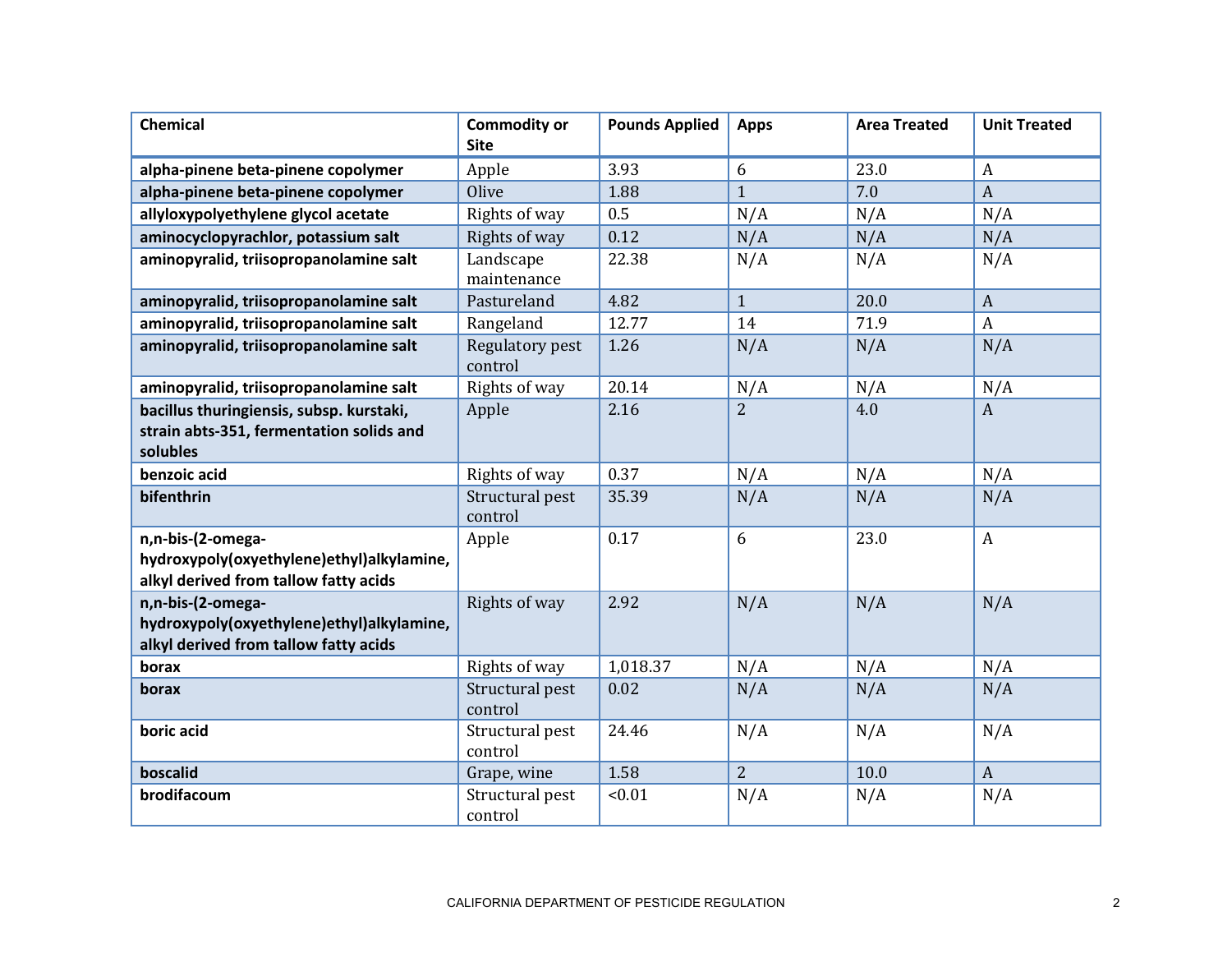| Chemical                             | <b>Commodity or</b><br><b>Site</b> | <b>Pounds Applied</b> | <b>Apps</b>    | <b>Area Treated</b> | <b>Unit Treated</b> |
|--------------------------------------|------------------------------------|-----------------------|----------------|---------------------|---------------------|
| bromacil                             | Recreation area                    | 0.01                  | $\mathbf{1}$   | 5.0                 | $\boldsymbol{A}$    |
| bromadiolone                         | Rangeland                          | < 0.01                | $\overline{2}$ | 70.0                | $\boldsymbol{A}$    |
| bromadiolone                         | Structural pest<br>control         | 0.03                  | N/A            | N/A                 | N/A                 |
| bromadiolone                         | Vertebrate<br>control              | < 0.01                | N/A            | N/A                 | N/A                 |
| bromethalin                          | Structural pest<br>control         | < 0.01                | N/A            | N/A                 | N/A                 |
| chlorfenapyr                         | Structural pest<br>control         | 8.0                   | N/A            | N/A                 | N/A                 |
| chlorsulfuron                        | Landscape<br>maintenance           | 0.88                  | N/A            | N/A                 | N/A                 |
| chlorsulfuron                        | Rights of way                      | 16.16                 | N/A            | N/A                 | N/A                 |
| citric acid                          | Rights of way                      | 3.37                  | N/A            | N/A                 | N/A                 |
| clopyralid, monoethanolamine salt    | Landscape<br>maintenance           | 19.78                 | N/A            | N/A                 | N/A                 |
| clopyralid, monoethanolamine salt    | Rangeland                          | 1.06                  | $\overline{2}$ | 6.5                 | $\mathbf{A}$        |
| clopyralid, monoethanolamine salt    | Regulatory pest<br>control         | 0.49                  | N/A            | N/A                 | N/A                 |
| clothianidin                         | Structural pest<br>control         | 0.08                  | N/A            | N/A                 | N/A                 |
| coconut diethanolamide               | Landscape<br>maintenance           | 0.04                  | N/A            | N/A                 | N/A                 |
| codling moth granulosis virus        | Apple                              | < 0.01                | $\overline{4}$ | 16.0                | $\boldsymbol{A}$    |
| copper ethanolamine complexes, mixed | Water area                         | 287.34                | N/A            | 120.05              | A                   |
| copper hydroxide                     | Apple                              | 3.69                  | $\mathbf{1}$   | 4.0                 | $\boldsymbol{A}$    |
| copper hydroxide                     | Rights of way                      | 72.57                 | N/A            | N/A                 | N/A                 |
| copper oxide (ous)                   | Olive                              | 45.22                 | $\mathbf{1}$   | 7.0                 | $\mathbf{A}$        |
| cyfluthrin                           | Structural pest<br>control         | 0.78                  | N/A            | N/A                 | N/A                 |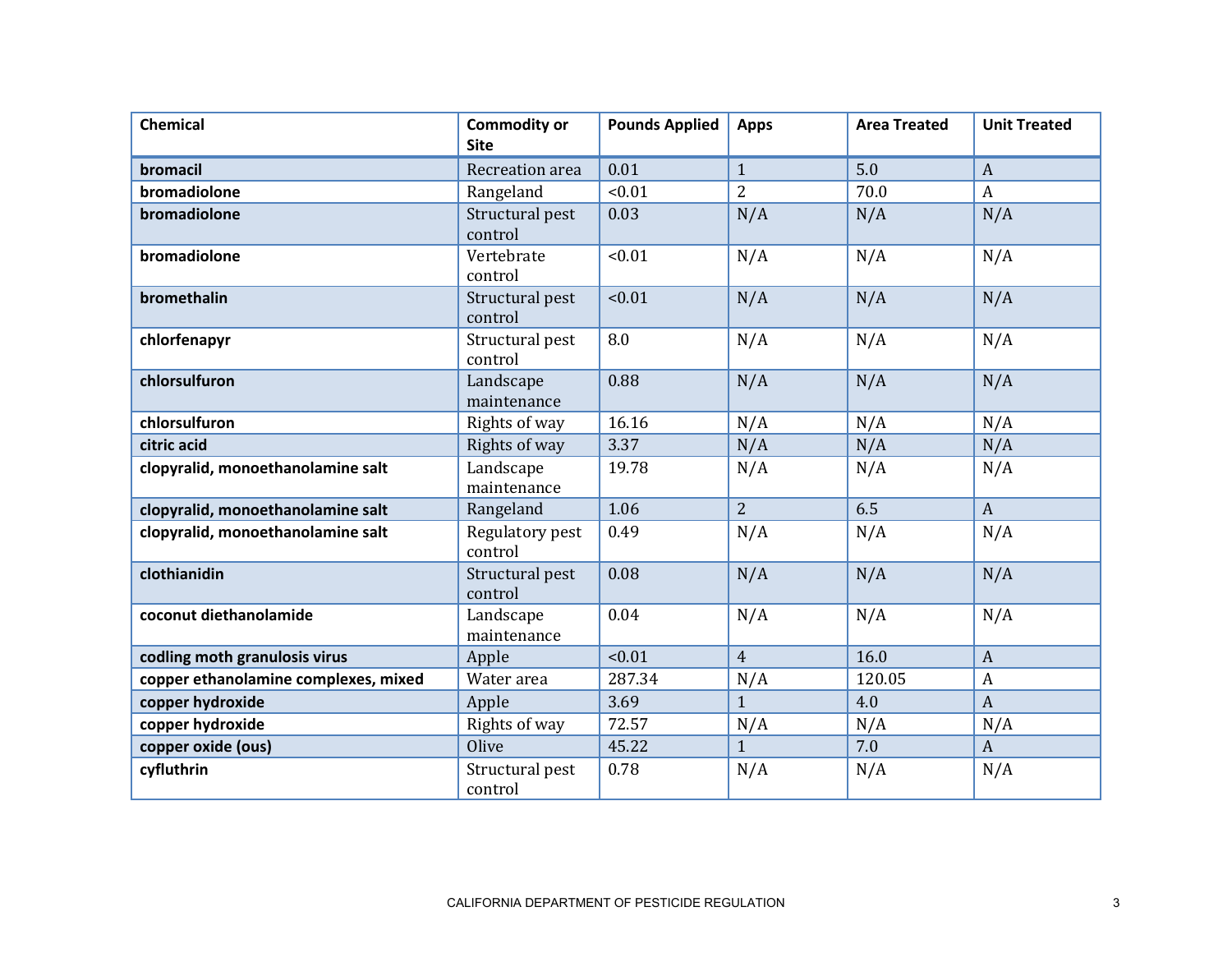| <b>Chemical</b>                    | <b>Commodity or</b><br><b>Site</b> | <b>Pounds Applied</b> | <b>Apps</b>  | <b>Area Treated</b> | <b>Unit Treated</b> |
|------------------------------------|------------------------------------|-----------------------|--------------|---------------------|---------------------|
| beta-cyfluthrin                    | Structural pest<br>control         | 0.54                  | N/A          | N/A                 | N/A                 |
| cypermethrin                       | Structural pest<br>control         | 49.45                 | N/A          | N/A                 | N/A                 |
| 2,4-d, dimethylamine salt          | Water area                         | 6.83                  | 3            | 3.0                 | $\mathbf{A}$        |
| 2,4-d, isooctyl ester              | Recreation area                    | 0.02                  | $\mathbf{1}$ | 5.0                 | $\mathbf{A}$        |
| deltamethrin                       | Landscape<br>maintenance           | 0.25                  | N/A          | N/A                 | N/A                 |
| deltamethrin                       | Structural pest<br>control         | 2.43                  | N/A          | N/A                 | N/A                 |
| didecyl dimethyl ammonium chloride | Animal premise                     | 0.4                   | N/A          | 1.0                 | $\mathbf{U}$        |
| diethylene glycol                  | Rights of way                      | 0.09                  | N/A          | N/A                 | N/A                 |
| difethialone                       | Structural pest<br>control         | < 0.01                | N/A          | N/A                 | N/A                 |
| dimethyl alkyl tertiary amines     | Rights of way                      | 0.4                   | N/A          | N/A                 | N/A                 |
| dimethylpolysiloxane               | Landscape<br>maintenance           | 0.03                  | N/A          | N/A                 | N/A                 |
| dimethylpolysiloxane               | Rangeland                          | < 0.01                | $\mathbf{1}$ | 0.75                | $\mathbf{A}$        |
| dimethylpolysiloxane               | Rights of way                      | < 0.01                | N/A          | N/A                 | N/A                 |
| dinotefuran                        | Structural pest<br>control         | 1.44                  | N/A          | N/A                 | N/A                 |
| diphacinone                        | Apple                              | < 0.01                | $\mathbf{1}$ | 4.0                 | $\overline{A}$      |
| diphacinone                        | Landscape<br>maintenance           | < 0.01                | N/A          | N/A                 | N/A                 |
| diphacinone                        | Pastureland                        | < 0.01                | 10           | 48.0                | $\boldsymbol{A}$    |
| diphacinone                        | Rangeland                          | < 0.01                | 3            | 74.0                | $\mathbf{A}$        |
| diphacinone                        | Rights of way                      | 0.01                  | N/A          | N/A                 | N/A                 |
| diphacinone                        | Structural pest<br>control         | 0.01                  | N/A          | N/A                 | N/A                 |
| diquat dibromide                   | Landscape<br>maintenance           | 0.01                  | N/A          | N/A                 | N/A                 |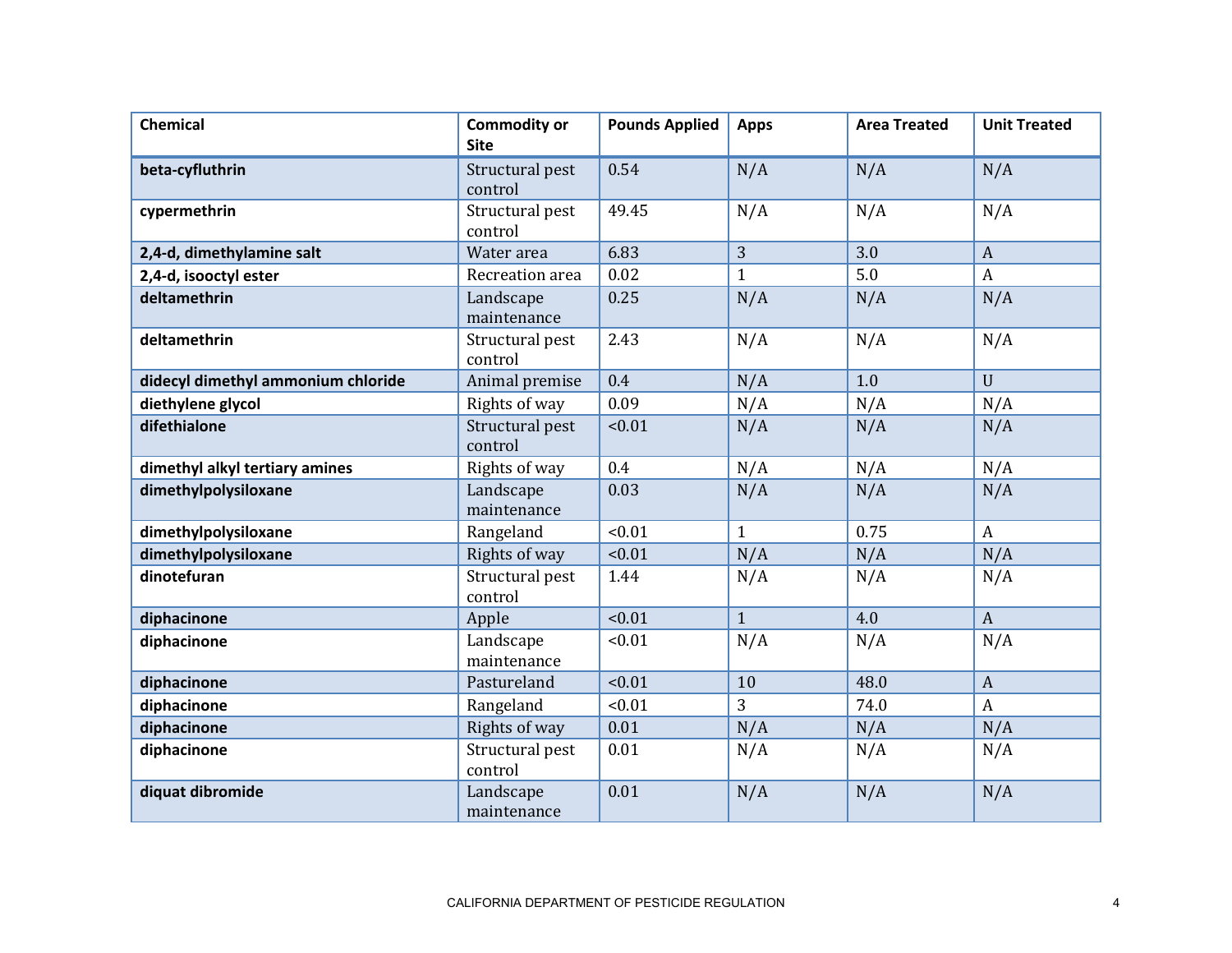| Chemical                                                      | <b>Commodity or</b><br><b>Site</b> | <b>Pounds Applied</b> | <b>Apps</b>    | <b>Area Treated</b> | <b>Unit Treated</b> |
|---------------------------------------------------------------|------------------------------------|-----------------------|----------------|---------------------|---------------------|
| diquat dibromide                                              | Water area                         | 18.65                 | 4              | 10.0                | $\mathbf{A}$        |
| dithiopyr                                                     | Landscape<br>maintenance           | 8.55                  | N/A            | N/A                 | N/A                 |
| diuron                                                        | Landscape<br>maintenance           | 20.6                  | N/A            | N/A                 | N/A                 |
| e,e-8,10-dodecadien-1-ol                                      | Apple                              | 0.23                  | $\overline{2}$ | 8.0                 | $\boldsymbol{A}$    |
| dodecylbenzene sulfonic acid                                  | Landscape<br>maintenance           | 0.18                  | N/A            | N/A                 | N/A                 |
| alpha-(para-dodecylphenyl)-omega-<br>hydroxypoly(oxyethylene) | Olive                              | 0.1                   | $\mathbf{1}$   | 7.0                 | $\mathbf{A}$        |
| edta, tetrasodium salt                                        | Landscape<br>maintenance           | 0.01                  | N/A            | N/A                 | N/A                 |
| esfenvalerate                                                 | Structural pest<br>control         | 0.95                  | N/A            | N/A                 | N/A                 |
| etofenprox                                                    | Structural pest<br>control         | 0.02                  | N/A            | N/A                 | N/A                 |
| fatty acids, methyl esters                                    | Rangeland                          | 2.43                  | $\overline{2}$ | 6.5                 | $\mathbf{A}$        |
| fatty acids, mixed                                            | Rights of way                      | 0.16                  | N/A            | N/A                 | N/A                 |
| fipronil                                                      | Structural pest<br>control         | 30.05                 | N/A            | N/A                 | N/A                 |
| flumioxazin                                                   | Landscape<br>maintenance           | 3.02                  | N/A            | N/A                 | N/A                 |
| flumioxazin                                                   | Rights of way                      | 0.77                  | N/A            | N/A                 | N/A                 |
| fosetyl-al                                                    | Apple                              | 5.4                   | 3              | 9.0                 | $\mathbf{A}$        |
| glufosinate-ammonium                                          | Rights of way                      | 0.19                  | N/A            | N/A                 | N/A                 |
| glutaraldehyde                                                | Animal premise                     | 0.55                  | N/A            | 1.0                 | $\mathbf U$         |
| glyphosate, isopropylamine salt                               | Apple                              | 13.52                 | 3              | 3.0                 | $\boldsymbol{A}$    |
| glyphosate, isopropylamine salt                               | Forest,<br>timberland              | 550.83                | $\overline{4}$ | 205.0               | $\boldsymbol{A}$    |
| glyphosate, isopropylamine salt                               | Grape, wine                        | 16.0                  | $\overline{2}$ | 8.0                 | $\boldsymbol{A}$    |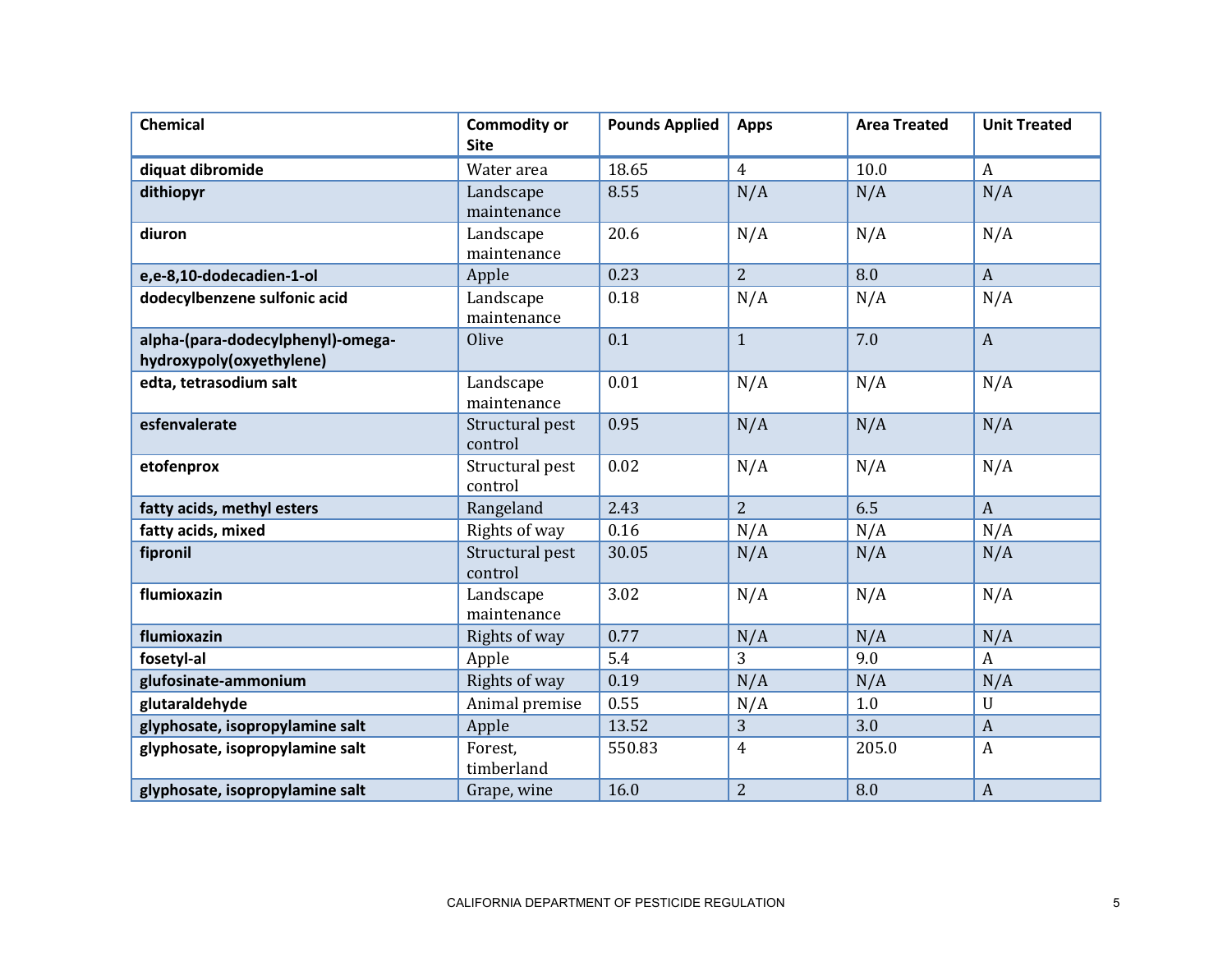| <b>Chemical</b>                                                       | <b>Commodity or</b><br><b>Site</b> | <b>Pounds Applied</b> | <b>Apps</b>    | <b>Area Treated</b> | <b>Unit Treated</b> |
|-----------------------------------------------------------------------|------------------------------------|-----------------------|----------------|---------------------|---------------------|
| glyphosate, isopropylamine salt                                       | Landscape<br>maintenance           | 204.82                | N/A            | N/A                 | N/A                 |
| glyphosate, isopropylamine salt                                       | N-outdr plants<br>in containers    | 7.29                  | 11             | 11.0                | $\boldsymbol{A}$    |
| glyphosate, isopropylamine salt                                       | Rangeland                          | 14.68                 | $\overline{4}$ | 9.25                | $\boldsymbol{A}$    |
| glyphosate, isopropylamine salt                                       | Recreation area                    | 35.51                 | 12             | 90.0                | $\boldsymbol{A}$    |
| glyphosate, isopropylamine salt                                       | Regulatory pest<br>control         | 30.51                 | N/A            | N/A                 | N/A                 |
| glyphosate, isopropylamine salt                                       | Rights of way                      | 791.31                | N/A            | N/A                 | N/A                 |
| glyphosate, isopropylamine salt                                       | Uncultivated ag                    | 6.0                   | $\mathbf{1}$   | 5.0                 | $\boldsymbol{A}$    |
| glyphosate, isopropylamine salt                                       | Uncultivated<br>non-ag             | 13.11                 | 13             | 3.17                | $\boldsymbol{A}$    |
| glyphosate, potassium salt                                            | Landscape<br>maintenance           | 87.38                 | N/A            | N/A                 | N/A                 |
| glyphosate, potassium salt                                            | Rangeland                          | 8.06                  | $\overline{2}$ | 21.0                | $\boldsymbol{A}$    |
| heptamethyltrisiloxane-1,3-propanediol                                | Rights of way                      | 0.26                  | N/A            | N/A                 | N/A                 |
| ether, ethoxylated propoxylated                                       |                                    | 4.5                   | 3              |                     |                     |
| hexazinone                                                            | Forest,<br>timberland              |                       |                | 30.0                | $\boldsymbol{A}$    |
| hexazinone                                                            | Landscape<br>maintenance           | 5.5                   | N/A            | N/A                 | N/A                 |
| hydroprene                                                            | Structural pest<br>control         | 1.08                  | N/A            | N/A                 | N/A                 |
| 2-(3-hydroxypropyl)-hepta-methyl<br>trisiloxane, ethoxylated, acetate | Rights of way                      | 1.72                  | N/A            | N/A                 | N/A                 |
| imazapyr, isopropylamine salt                                         | Regulatory pest<br>control         | 6.61                  | N/A            | N/A                 | N/A                 |
| imidacloprid                                                          | Structural pest<br>control         | 7.14                  | N/A            | N/A                 | N/A                 |
| indaziflam                                                            | Landscape<br>maintenance           | 0.72                  | N/A            | N/A                 | N/A                 |
| indaziflam                                                            | Rights of way                      | 15.93                 | N/A            | N/A                 | N/A                 |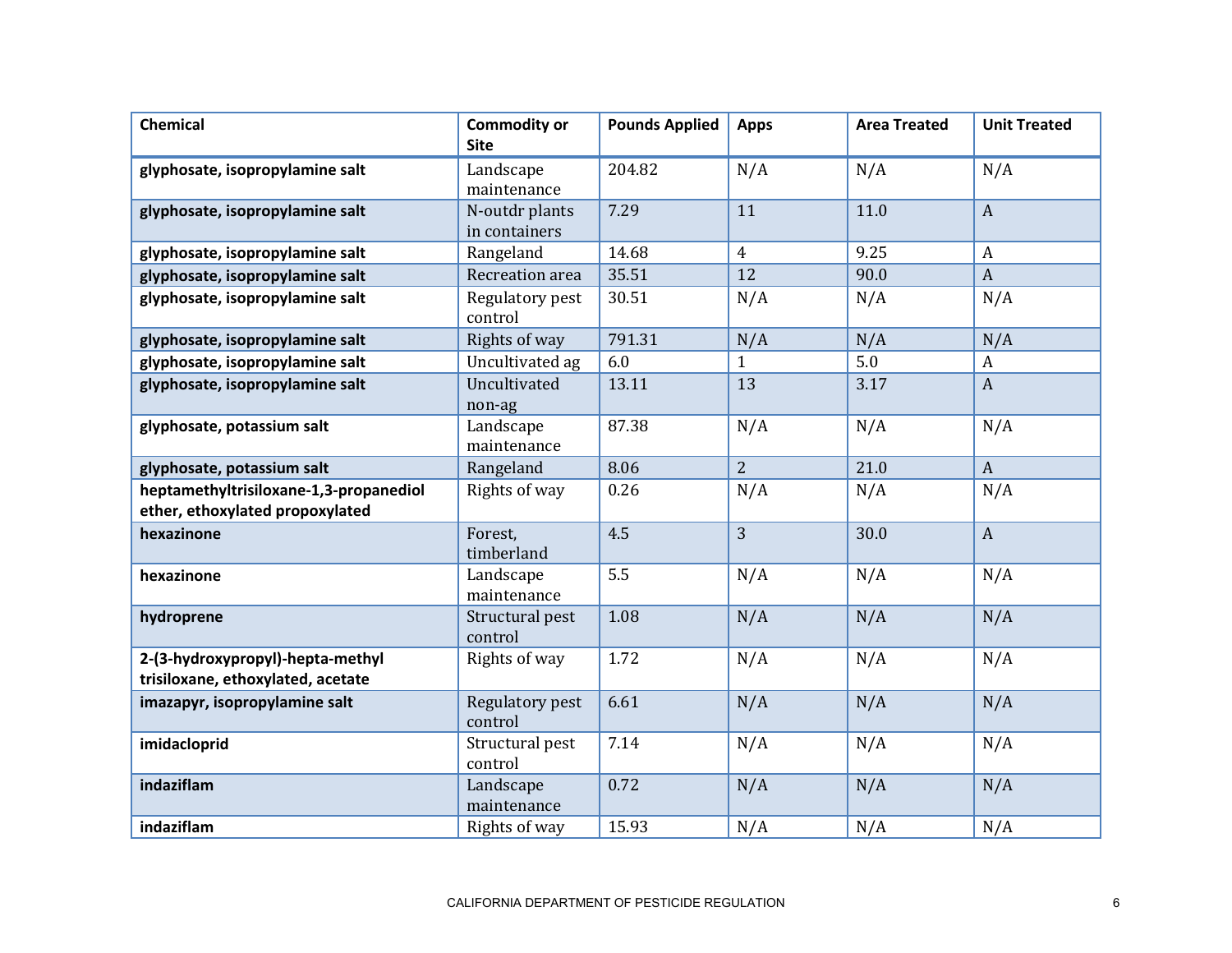| <b>Chemical</b>                                             | <b>Commodity or</b><br><b>Site</b> | <b>Pounds Applied</b> | <b>Apps</b>             | <b>Area Treated</b> | <b>Unit Treated</b> |
|-------------------------------------------------------------|------------------------------------|-----------------------|-------------------------|---------------------|---------------------|
| indoxacarb                                                  | Structural pest<br>control         | 0.03                  | N/A                     | N/A                 | N/A                 |
| isopropyl alcohol                                           | Landscape<br>maintenance           | 8.72                  | N/A                     | N/A                 | N/A                 |
| isopropyl alcohol                                           | Rangeland                          | < 0.01                | $\mathbf{1}$            | 0.75                | $\mathbf{A}$        |
| isoxaben                                                    | Landscape<br>maintenance           | 10.11                 | N/A                     | N/A                 | N/A                 |
| lambda-cyhalothrin                                          | Structural pest<br>control         | 0.52                  | N/A                     | N/A                 | N/A                 |
| lauryl alcohol                                              | Apple                              | 0.13                  | $\overline{2}$          | 8.0                 | $\boldsymbol{A}$    |
| metam-sodium                                                | Rights of way                      | 824.23                | N/A                     | N/A                 | N/A                 |
| s-methoprene                                                | Structural pest<br>control         | < 0.01                | N/A                     | N/A                 | N/A                 |
| methylated soybean oil                                      | Forest,<br>timberland              | 464.1                 | $\overline{4}$          | 205.0               | $\mathbf{A}$        |
| methylated soybean oil                                      | Landscape<br>maintenance           | 85.86                 | N/A                     | N/A                 | N/A                 |
| methylated soybean oil                                      | Rights of way                      | 98.21                 | N/A                     | N/A                 | N/A                 |
| metofluthrin                                                | Structural pest<br>control         | < 0.01                | N/A                     | N/A                 | N/A                 |
| mineral oil                                                 | Apple                              | 1.38                  | 6                       | 23.0                | $\mathbf{A}$        |
| mineral oil                                                 | Landscape<br>maintenance           | 49.67                 | N/A                     | N/A                 | N/A                 |
| mineral oil                                                 | Olive                              | 0.53                  | $\mathbf{1}$            | 7.0                 | $\boldsymbol{A}$    |
| mineral oil                                                 | Rangeland                          | 26.3                  | $\overline{2}$          | 60.0                | $\boldsymbol{A}$    |
| mineral oil                                                 | Rights of way                      | 74.72                 | N/A                     | N/A                 | N/A                 |
| myclobutanil                                                | Grape, wine                        | 0.05                  | $\mathbf{1}$            | 2.0                 | A                   |
| myristyl alcohol                                            | Apple                              | 0.03                  | $\overline{2}$          | 8.0                 | $\boldsymbol{A}$    |
| alpha-(para-nonylphenyl)-omega-<br>hydroxypoly(oxyethylene) | Forest,<br>timberland              | 54.22                 | $\overline{\mathbf{4}}$ | 205.0               | $\boldsymbol{A}$    |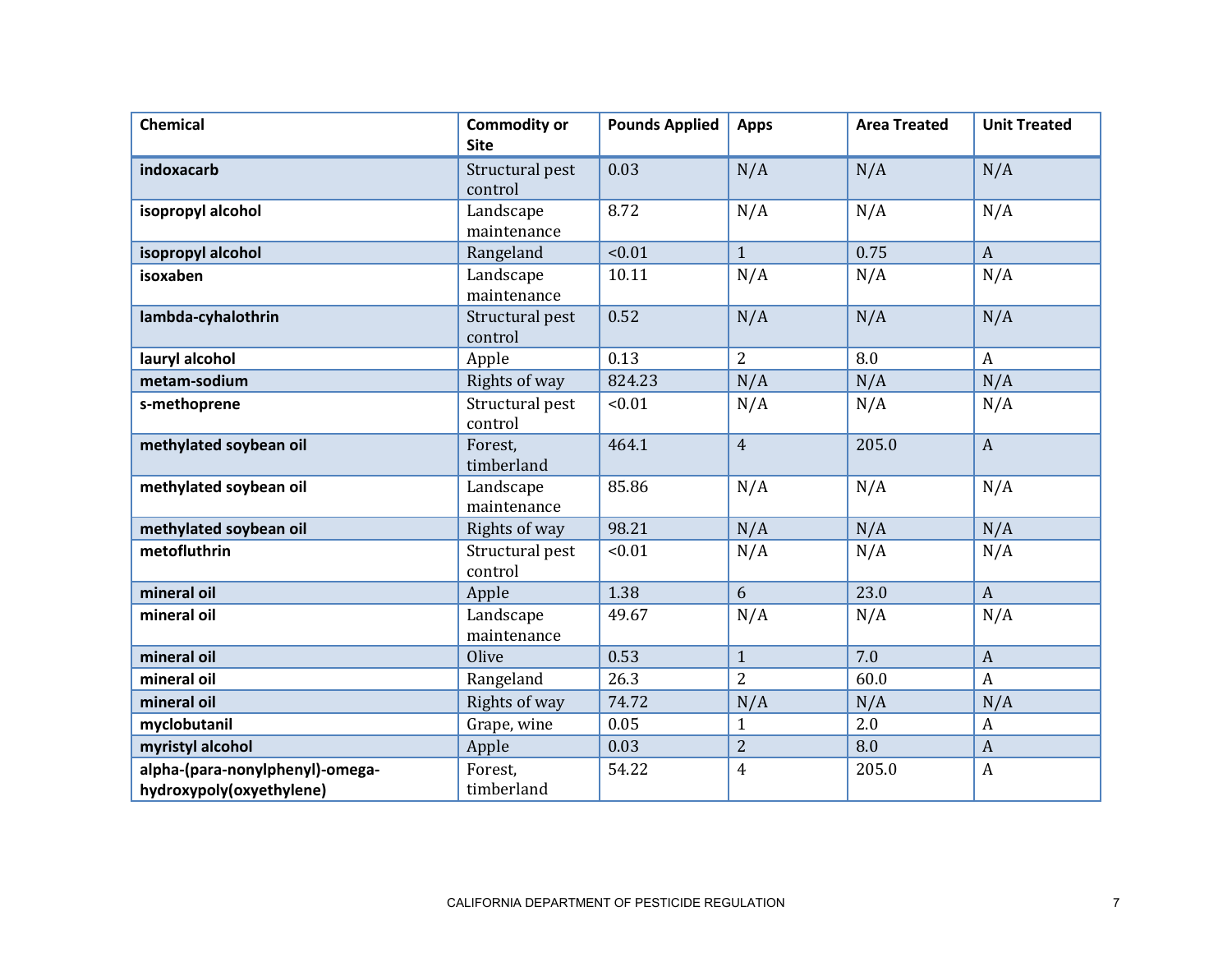| <b>Chemical</b>                      | <b>Commodity or</b><br><b>Site</b> | <b>Pounds Applied</b> | <b>Apps</b>    | <b>Area Treated</b> | <b>Unit Treated</b> |
|--------------------------------------|------------------------------------|-----------------------|----------------|---------------------|---------------------|
|                                      |                                    |                       |                |                     |                     |
| alpha-(para-nonylphenyl)-omega-      | Landscape                          | 41.15                 | N/A            | N/A                 | N/A                 |
| hydroxypoly(oxyethylene)             | maintenance                        |                       |                |                     |                     |
| alpha-(para-nonylphenyl)-omega-      | Rangeland                          | 0.62                  | 3              | 7.25                | $\boldsymbol{A}$    |
| hydroxypoly(oxyethylene)             |                                    |                       |                |                     |                     |
| alpha-(para-nonylphenyl)-omega-      | Rights of way                      | 11.21                 | N/A            | N/A                 | N/A                 |
| hydroxypoly(oxyethylene)             |                                    |                       |                |                     |                     |
| novaluron                            | Structural pest<br>control         | 0.06                  | N/A            | N/A                 | N/A                 |
| n-octyl bicycloheptene dicarboximide | Structural pest<br>control         | 0.53                  | N/A            | N/A                 | N/A                 |
| oleic acid, methyl ester             | Rights of way                      | 44.95                 | N/A            | N/A                 | N/A                 |
| oryzalin                             | N-outdr plants                     | 0.64                  | 3              | 3.0                 | $\overline{A}$      |
|                                      | in containers                      |                       |                |                     |                     |
| oxyfluorfen                          | Rights of way                      | 295.18                | N/A            | N/A                 | N/A                 |
| oxytetracycline, calcium complex     | Apple                              | 3.15                  | $\overline{4}$ | 12.0                | $\mathbf{A}$        |
| paclobutrazol                        | Rights of way                      | 0.15                  | N/A            | N/A                 | N/A                 |
| pcp, other related                   | Recreation area                    | < 0.01                | $\mathbf{1}$   | 5.0                 | $\mathbf{A}$        |
| pendimethalin                        | Landscape                          | 6.73                  | N/A            | N/A                 | N/A                 |
|                                      | maintenance                        |                       |                |                     |                     |
| penoxsulam                           | Rights of way                      | 0.21                  | N/A            | N/A                 | N/A                 |
| pentachlorophenol                    | Recreation area                    | 0.01                  | $\mathbf{1}$   | 5.0                 | $\mathbf{A}$        |
| permethrin                           | Structural pest<br>control         | 4.4                   | N/A            | N/A                 | N/A                 |
| petroleum distillates                | Structural pest<br>control         | 0.03                  | N/A            | N/A                 | N/A                 |
| petroleum oil, unclassified          | Apple                              | 83.08                 | $\overline{2}$ | 8.0                 | $\mathbf{A}$        |
| petroleum oil, unclassified          | Recreation area                    | 1.35                  | $\mathbf{1}$   | 5.0                 | $\mathbf{A}$        |
| phenothrin                           | Structural pest                    | < 0.01                | N/A            | N/A                 | N/A                 |
|                                      | control                            |                       |                |                     |                     |
| phosphoric acid                      | Landscape                          | 0.04                  | N/A            | N/A                 | N/A                 |
|                                      | maintenance                        |                       |                |                     |                     |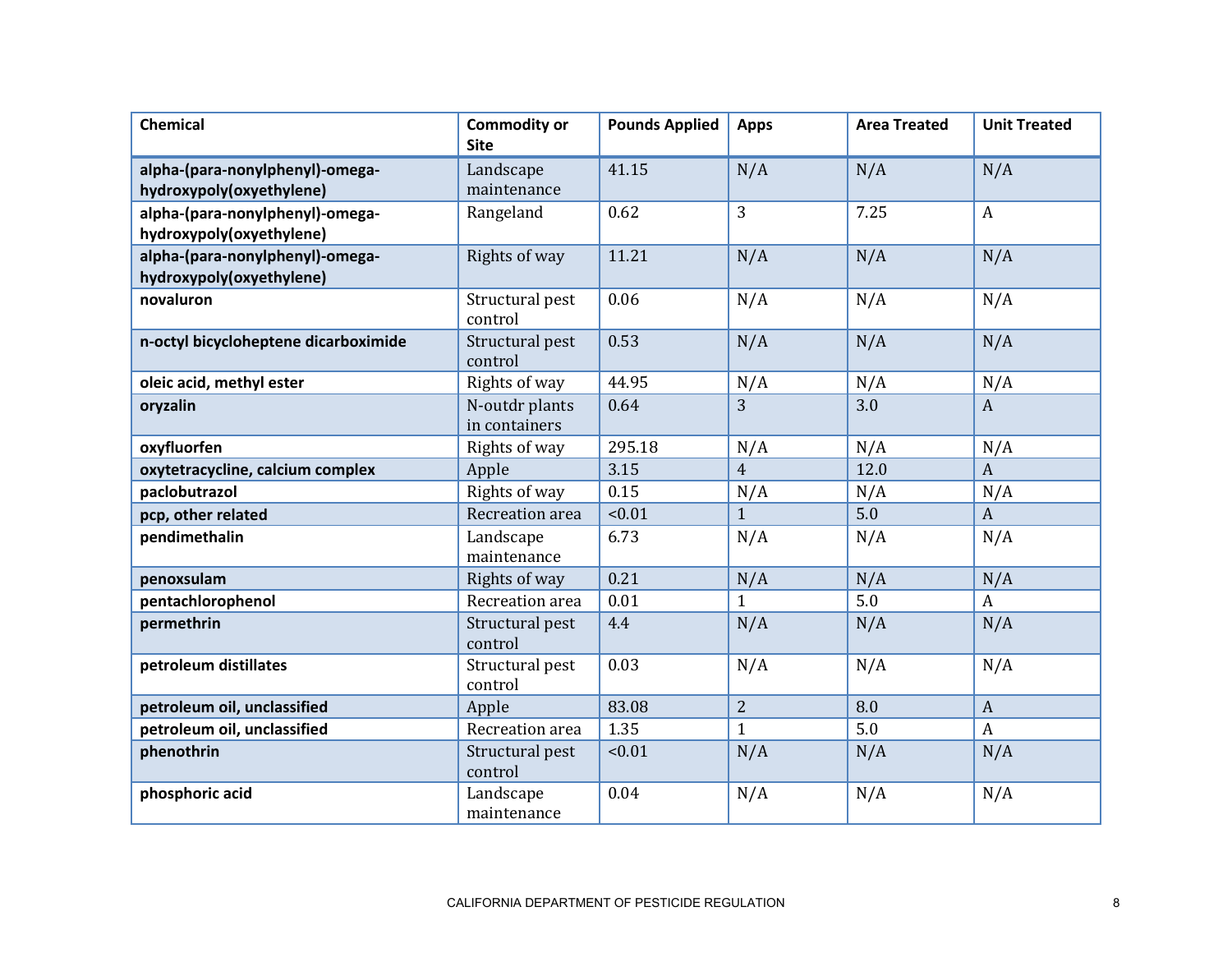| <b>Chemical</b>                   | <b>Commodity or</b><br><b>Site</b> | <b>Pounds Applied</b> | <b>Apps</b>    | <b>Area Treated</b> | <b>Unit Treated</b> |
|-----------------------------------|------------------------------------|-----------------------|----------------|---------------------|---------------------|
| piperonyl butoxide                | Animal premise                     | 0.08                  | N/A            | 2.0                 | $\mathbf U$         |
| piperonyl butoxide                | Structural pest<br>control         | 1.71                  | N/A            | N/A                 | N/A                 |
| piperonyl butoxide, other related | Structural pest<br>control         | 0.18                  | N/A            | N/A                 | N/A                 |
| polyacrylamide polymer            | Rights of way                      | 0.12                  | N/A            | N/A                 | N/A                 |
| polyethylene glycol               | Rangeland                          | 0.03                  | $\mathbf{1}$   | 0.75                | $\boldsymbol{A}$    |
| polyethylene glycol diacetate     | Rights of way                      | 0.05                  | N/A            | N/A                 | N/A                 |
| poly-i-para-menthene              | Apple                              | 0.95                  | $\mathbf{1}$   | 4.0                 | $\boldsymbol{A}$    |
| prallethrin                       | Structural pest<br>control         | 0.11                  | N/A            | N/A                 | N/A                 |
| prohexadione-calcium              | Apple                              | 0.47                  | $\overline{4}$ | 8.5                 | $\mathbf{A}$        |
| pyraclostrobin                    | Grape, wine                        | 0.8                   | $\overline{2}$ | 10.0                | A                   |
| pyraflufen-ethyl                  | Landscape<br>maintenance           | 0.01                  | N/A            | N/A                 | N/A                 |
| pyrethrins                        | Animal premise                     | 0.01                  | N/A            | 2.0                 | $\mathbf U$         |
| pyrethrins                        | Structural pest<br>control         | 0.27                  | N/A            | N/A                 | N/A                 |
| pyriproxyfen                      | Structural pest<br>control         | 0.02                  | N/A            | N/A                 | N/A                 |
| rimsulfuron                       | Regulatory pest<br>control         | 0.38                  | N/A            | N/A                 | N/A                 |
| silica aerogel                    | Structural pest<br>control         | 1.11                  | N/A            | N/A                 | N/A                 |
| silicone defoamer                 | Landscape<br>maintenance           | < 0.01                | N/A            | N/A                 | N/A                 |
| sodium hypochlorite               | Animal premise                     | 418.57                | N/A            | 41.0                | $\mathbf{U}$        |
| sodium xylene sulfonate           | Landscape<br>maintenance           | 0.06                  | N/A            | N/A                 | N/A                 |
| streptomycin sulfate              | Apple                              | 3.36                  | 6              | 15.5                | $\boldsymbol{A}$    |
| strychnine                        | Rangeland                          | 0.03                  | $\overline{2}$ | 70.0                | $\boldsymbol{A}$    |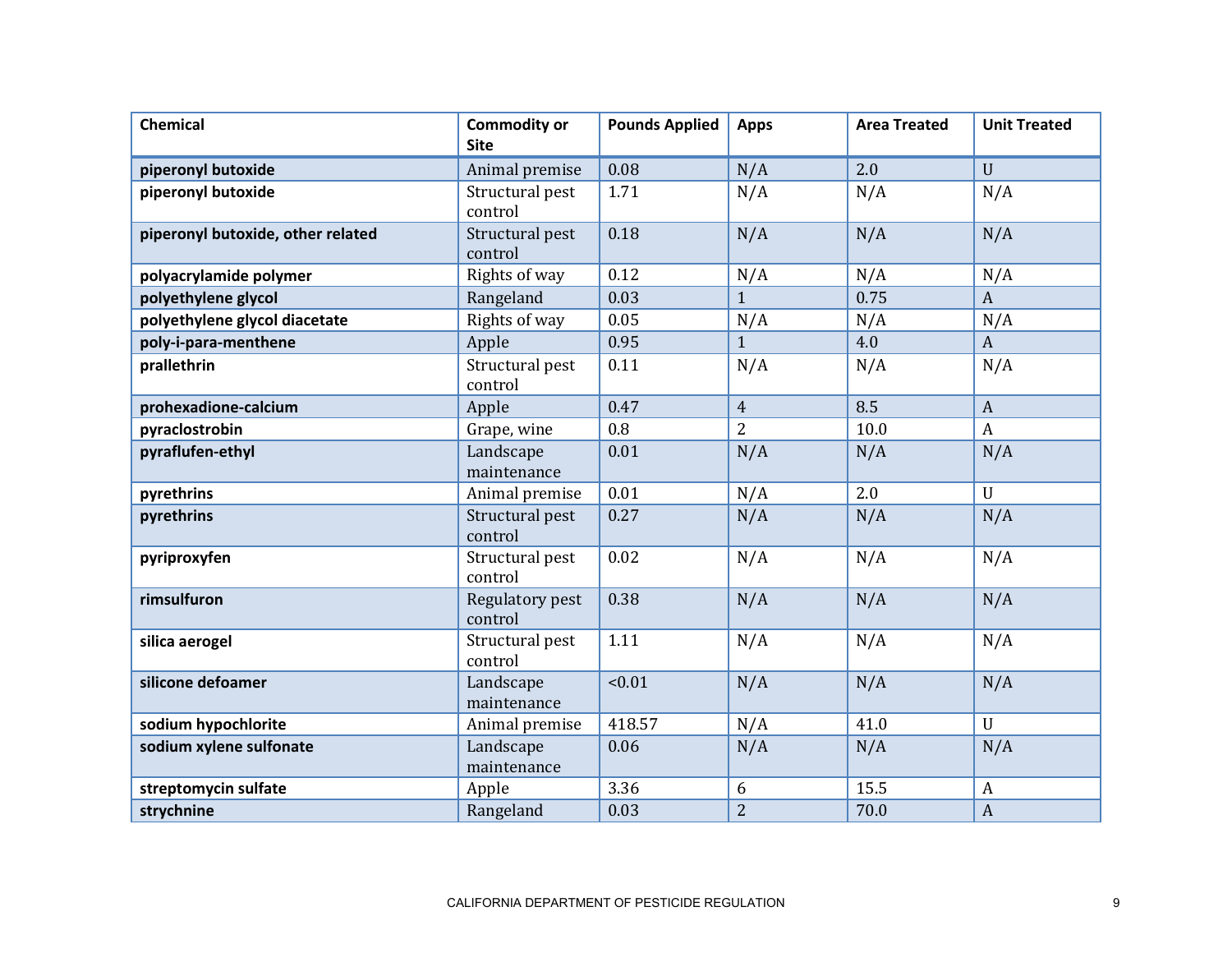| Chemical                                                                             | <b>Commodity or</b><br><b>Site</b> | <b>Pounds Applied</b> | <b>Apps</b>  | <b>Area Treated</b> | <b>Unit Treated</b> |
|--------------------------------------------------------------------------------------|------------------------------------|-----------------------|--------------|---------------------|---------------------|
| sulfentrazone                                                                        | Rights of way                      | 4.21                  | N/A          | N/A                 | N/A                 |
| sulfometuron-methyl                                                                  | Landscape<br>maintenance           | 2.81                  | N/A          | N/A                 | N/A                 |
| sulfometuron-methyl                                                                  | Rights of way                      | 21.46                 | N/A          | N/A                 | N/A                 |
| sulfur                                                                               | Grape, wine                        | 43.2                  | 3            | 12.0                | $\boldsymbol{A}$    |
| tall oil                                                                             | Landscape<br>maintenance           | 2.28                  | N/A          | N/A                 | N/A                 |
| tall oil fatty acids                                                                 | Apple                              | 0.06                  | 6            | 23.0                | $\boldsymbol{A}$    |
| tall oil fatty acids                                                                 | Rights of way                      | 1.95                  | N/A          | N/A                 | N/A                 |
| tetramethrin                                                                         | Structural pest<br>control         | < 0.01                | N/A          | N/A                 | N/A                 |
| alpha-[para-(1,1,3,3-<br>tetramethylbutyl)phenyl]-omega-<br>hydroxypoly(oxyethylene) | Landscape<br>maintenance           | 0.21                  | N/A          | N/A                 | N/A                 |
| tetrapotassium pyrophosphate                                                         | Landscape<br>maintenance           | 0.03                  | N/A          | N/A                 | N/A                 |
| thiamethoxam                                                                         | Structural pest<br>control         | < 0.01                | N/A          | N/A                 | N/A                 |
| thiophanate-methyl                                                                   | N-outdr plants<br>in containers    | 3.88                  | 18           | 18.0                | $\mathbf{A}$        |
| triclopyr, butoxyethyl ester                                                         | Landscape<br>maintenance           | 2.96                  | N/A          | N/A                 | N/A                 |
| triclopyr, butoxyethyl ester                                                         | Rangeland                          | 2.96                  | $\mathbf{1}$ | 1.0                 | $\boldsymbol{A}$    |
| triclopyr, butoxyethyl ester                                                         | Regulatory pest<br>control         | 0.49                  | N/A          | N/A                 | N/A                 |
| triclopyr, butoxyethyl ester                                                         | Rights of way                      | 23.03                 | N/A          | N/A                 | N/A                 |
| triclopyr, triethylamine salt                                                        | Forest.<br>timberland              | 163.75                | 4            | 205.0               | A                   |
| triclopyr, triethylamine salt                                                        | Landscape<br>maintenance           | 165.43                | N/A          | N/A                 | N/A                 |
| triclopyr, triethylamine salt                                                        | Rangeland                          | 82.44                 | 3            | 60.75               | A                   |